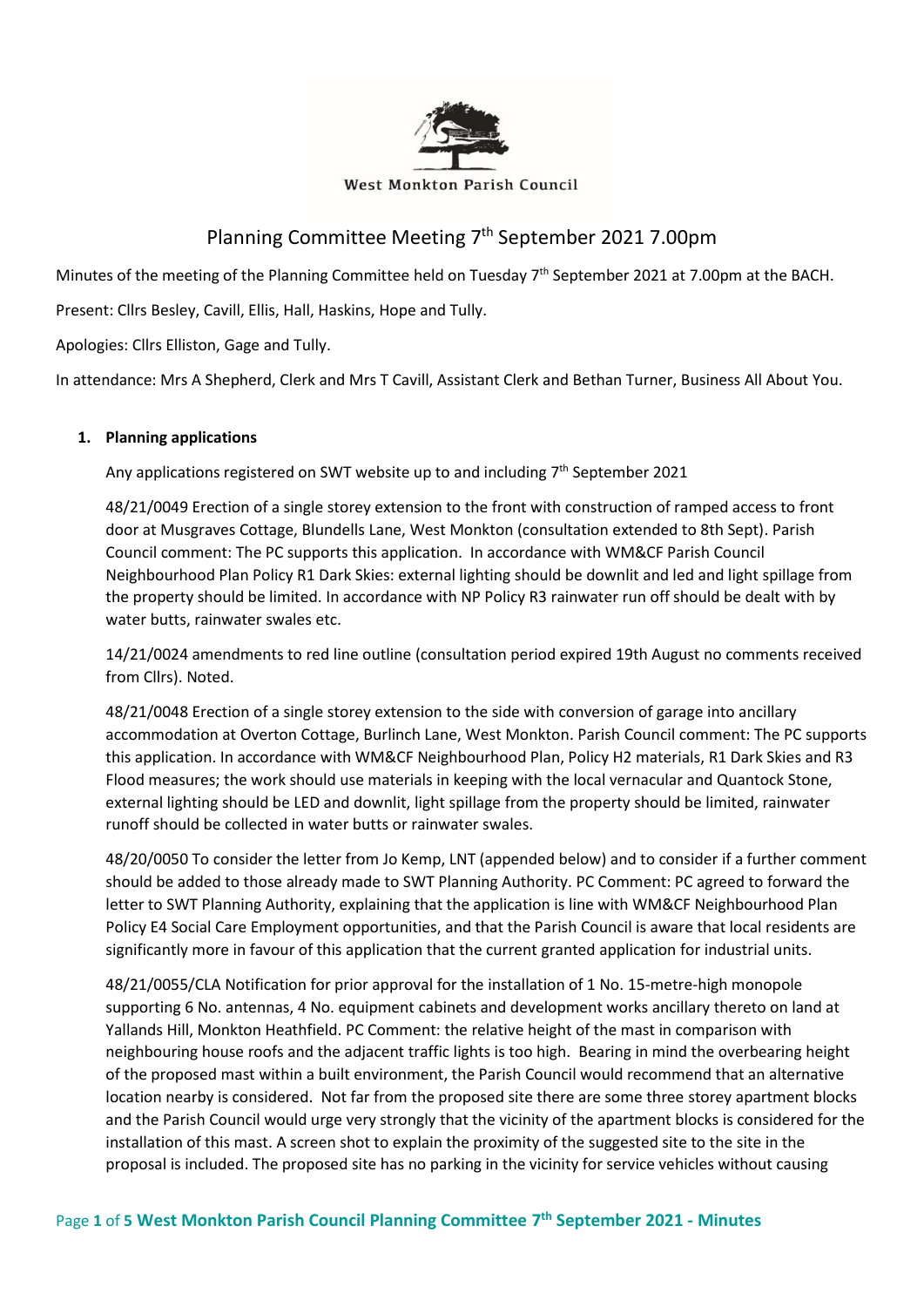significant obstruction to the very busy highway. The position suggested by the Parish Council would allow service vehicles to park beside the mast without causing obstruction to traffic.



48/21/0058/T Application to fell 10 Alder trees and 3 Poplars included in Taunton Deane Borough (West Monkton No.1) Tree Preservation Order 2011 at Riverside, Bridgwater Road, Bathpool (TD1090). PC Comment: The Parish Council does not support the wholesale clearance of the trees from within this site. The site lies on the main approach route to Taunton and the trees are evidence of the Parish Council's and SWT's position on Climate Change and Environment. There is therefore significant amenity and environmental impact. The Parish Council would recommend that an arboricultural report is obtained so that a decision can be made based on professional opinion as to what treatment is needed for these trees.

48/21/0054 Demolition of buildings adjoining eastern boundary, change of use and adaptation of remaining buildings for convenience store (use Class E) with ATM and childrens day nursery (use Class E) and erection of a single storey building for a pharmacy (use Class E) with provision of car and bicycle parking at the former Land Rover Garage, Bridgwater Road, Bathpool Application Type: Full Planning Permission. To be considered at main Parish Council meeting 14<sup>th</sup> September 2021.

## **2. Highways Issues Update**

Assistant Clerk confirmed that the re-naming of the old A3259 from Yallands Hill was discussed at the WM Liaison Meeting. The process isn't clear. Query to be raised at the next meeting with SCC Highways. A further meeting with SCC Highways to discuss the highways issues is scheduled to take place on Monday 13<sup>th</sup> September at 4.30pm.

## **3. Community**

**Community Fund Application**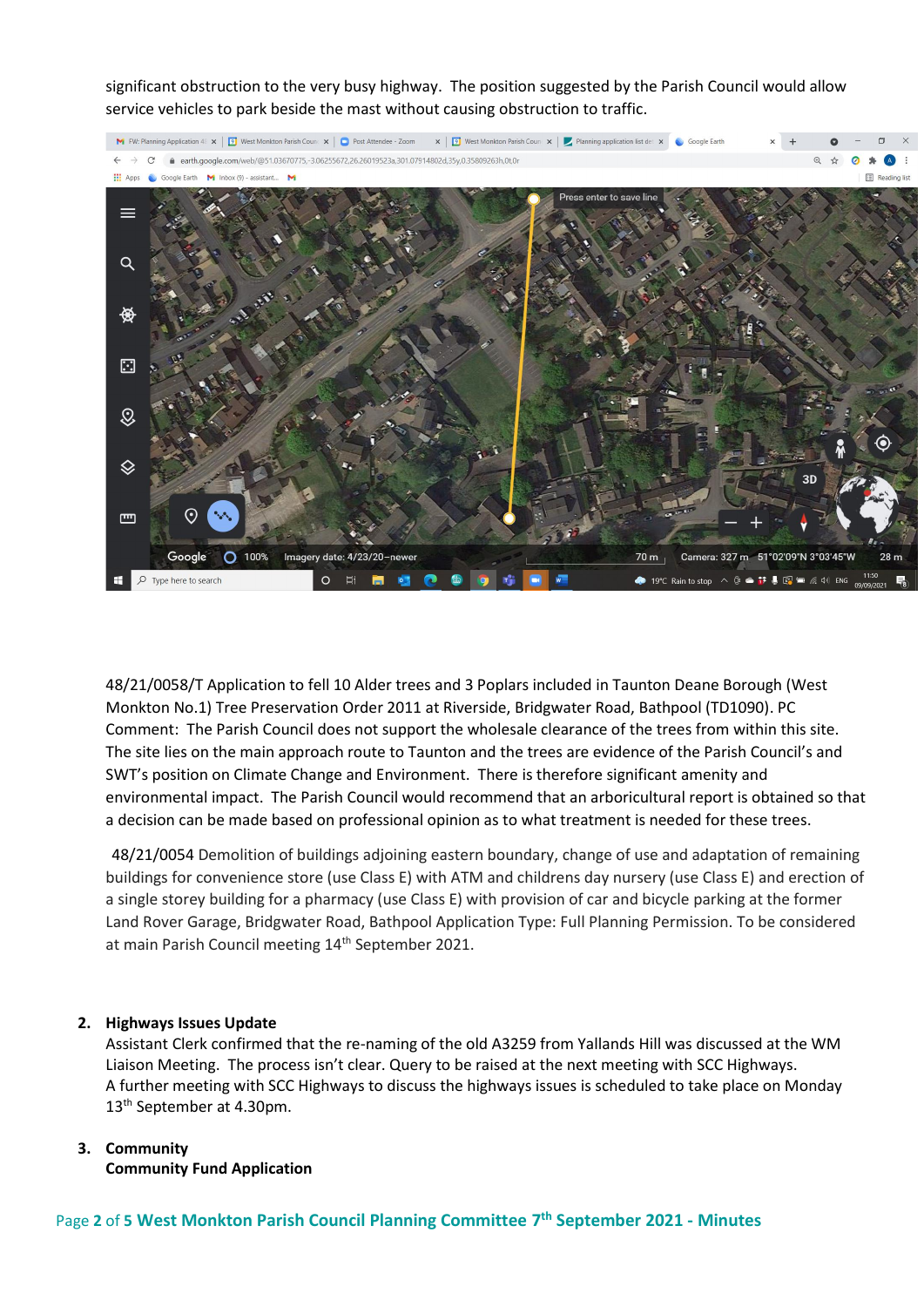Further to the discussion at the August Planning Committee and Parish Council meeting, the Clerk proposed to include more of the community initiatives that the Parish Council is working on in the Community Fund Application so that it applies for the £1500.00 main fund and also up to £5000.00 of the additional fund. It was agreed that the application form should be completed for the full amount. The fund will be used to cover the cost of the community website, mailshot, community survey and a contributions towards the new Assistant Clerk 2 / Community Development Officer's salary.

#### **Community Survey**

The Assistant Clerk provided an overview of the enquiries that she had made about how to recognise the efforts of volunteers who may help with gathering responses to the Community Survey. It would be acceptable to offer each volunteer a food hamper in recognition of their efforts. A volunteer policy would also need to be developed.

A consent letter would need to accompany each survey to enable the consent of the person completing the survey to be recorded for the collection of their personal data. Information/guidance will need to be developed for volunteers explaining the GDPR requirements regarding the data they collect.

A discussion followed about the survey and how it would operate. It was agreed to continue the conversation about the Survey at the Parish Council meeting next week when Cllr Elliston will be present. It was also agreed not to finalise the Community Fund application until after the Parish Council meeting.

#### **Community Website**

The Clerk provided an update on progress with the development of the Monkton Matters website. Training on the website has taken place with SWS and some changes / tweaks identified. The inclusion of a business directory is under discussion and a quote to add this function to the website should be available to consider at the Parish Council meeting next week.

It was suggested that the inclusion of buttons on the home page, perhaps next to the logo, to 'submit news' or 'submit an event' should be added to make it more obvious for website users.

There was general agreement that the website should be launched as soon as possible as further required tweaks can be made as required once it is live.

# **4. Future Plans for Climate Initiative / Communications**

Bethan Turner from Business All About You attended the meeting and provided an overview of a schedule of proposed planned climate initiative projects and communications until early 2022.

Suggested projects included a Seed Swap Initiative, a high-vis initiative / event to coincide with Bike to School week in October and Road Safety week in November and keep it local and keep it green this Christmas initiative to a reverse advent project in collaboration with Taunton Open Door.

Bethan also provided an update on the Parish Planting Competition. Cllr Haskins agreed to judge the entries received. It was noted that the prize giving event is scheduled to take place on 2<sup>nd</sup> October at Monkton Elm Garden Centre. Councillors to attend the event if they are able.

The proposed schedule and costs of the high-vis initiative to be agreed at the Parish Council meeting next week.

## **5. Assistant Clerk 2 / Community Development Officer Recruitment Update**

Clerk confirmed that three applications had been received for the position. The applications have been sent to Cllrs Haskins, Hall and Elliston. An interview date will be agreed at the Parish Council meeting next week.

## **6. Local Government Re-Organisation Update**

Clerk reported that SCC / SALC have requested the view of Town and Parish Councils of their preference regarding the election date to inform the Structural Changes Order which is currently being drafted. The election date could either remain as 2023 or be bought forward one year to coincide with the Unitary Council elections in 2022. It was noted that a 2023 election may mean that the Parish Council may be required to cover the cost of the election. It was agreed that the preference was to bring the election forward by one year to 2022 to coincide with the Unitary Council elections.

Clerk reported that a Parish / Town Council Conference has been scheduled to take place on Thursday 7th October at a venue to be confirmed.

# Page **3** of **5 West Monkton Parish Council Planning Committee 7 th September 2021 - Minutes**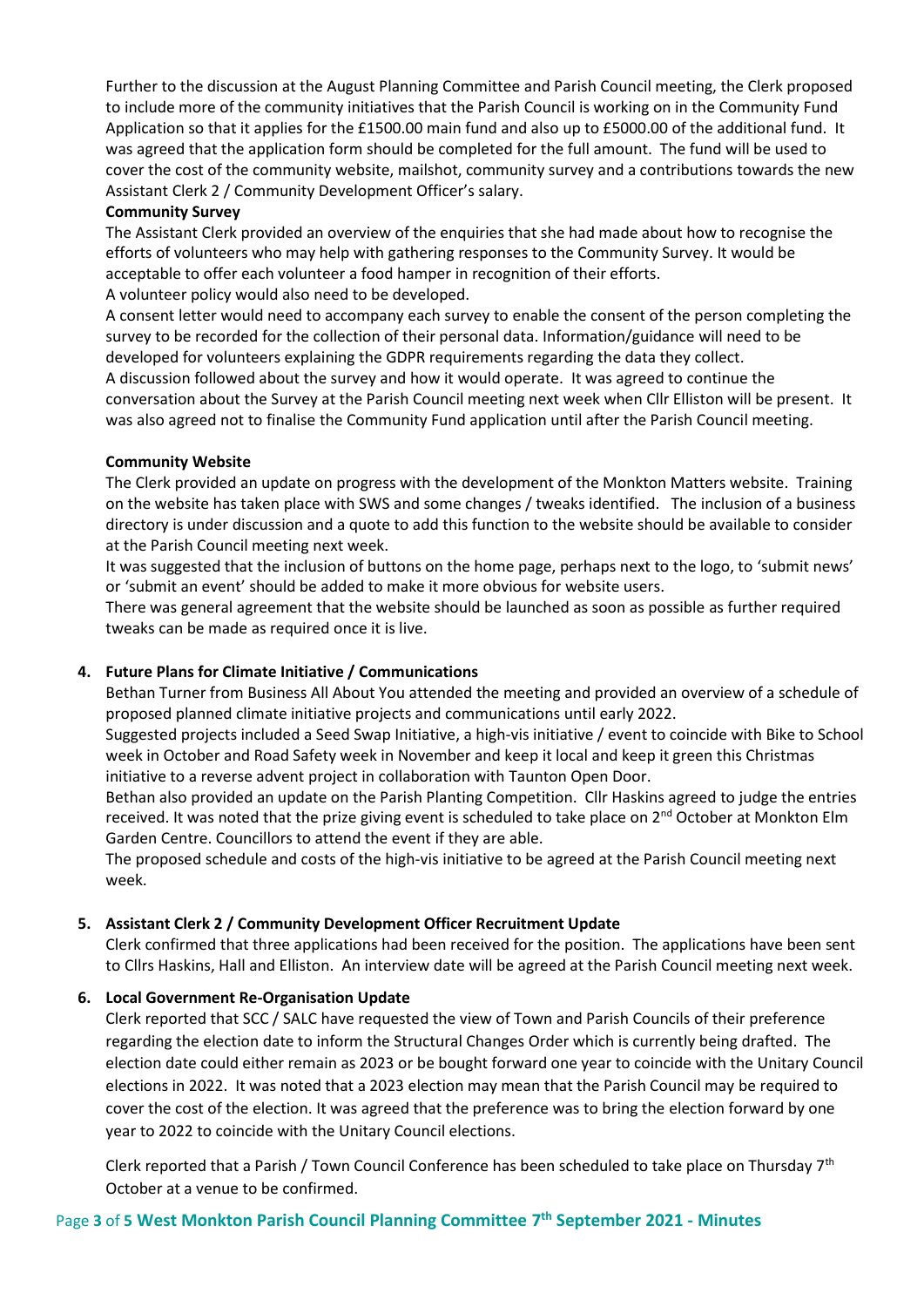Clerk suggested that the Parish Council may wish to begin to consider the services and assets it may wish to be devolved to it when the Unitary Council is formed or some pilot initiatives it may wish to deliver with neighbouring Parish Councils in the interim. It was agreed that the Clerk would circulate the list of services and assets in the One Somerset Business Case that could be devolved to aid a discussion at the Parish Council meeting next week.

#### **7. Parish Council Vision**

Assistant Clerk suggested that the Parish Council may wish to take some time to develop a vision and priorities. It was noted that this could help to inform precept / budget discussions and the assets and services it may wish to deliver in the future. Organising an away day for a brainstorming session was discussed. It was agreed that a date and venue would be discussed and agreed at the Parish Council meeting next week.

#### **8. Parish Council Meeting Dates Schedule**

Cllr Haskins outlined a proposal to hold two Parish Council meetings a month rather than a Planning Committee meeting and a Parish Council meeting. The proposal follows a suggestion by Cllr Elliston at the August Parish Council meeting that the Planning Committee Meeting and the Parish Council Meetings should be further apart rather than taking place the first two weeks of the month. The Clerk explained the reason why the meetings are scheduled to take place a week apart at the moment is because the Planning Committee meeting does not have any powers to make decisions and instead makes recommendations to the Parish Council. A move to two Parish Council meetings a month would mean that one meeting could be focused on business matters and the other on community matters. Planning applications would be discussed at both meetings. This would enable both meetings to make decisions and remove some duplication of the discussion of items and could make the meetings shorter. It was agreed to discuss and make a resolution to make the change to two Parish Council meetings from January, on the second and fourth Tuesday of the month, at the Parish Council meeting next week.

#### **9. Sports Pitches Update**

Cllr Hall provided an update. A discussion took place at the WM Liaison Meeting, Persimmon and Redrow Homes were in attendance and Persimmon confirmed that they would not progress with amending the S106 until the issues raised by the FA had been satisfied. Simon Fox at SWT also requested copies of the cost breakdowns for the provision of the football pitches (consented) provided by Persimmon and the cost breakdown for the provision of sports pitches proposed by the Parish Council to inform future S106 obligations. Cllr Hall confirmed that in order to have a full cost breakdown a topological survey of the site was required. It was suggested that the same company who carried out the survey on the Country Park could be used. The cost of commissioning the survey to be discussed at the Parish Council meeting next week. A discussion took place about the other available sites for Junior Football. Cllr Cavill suggested the use of the site next to the footpath down to School Road could be possible – although this is for Heathfield School use it could be made available for junior football use at the weekend. Clerk also confirmed that Staplegrove Youth Football Club had used the West Monkton Primary School pitch and the BACH facilities in the past. A list of available fields to be developed to feedback to the FA.

## **10. Neighbourhood Plan Progress Update**

Assistant Clerk confirmed that there was no update to report.

#### **11. Country Park**

This agenda item will be held in camera, members of the public and Councillors with conflicting interests participating in the virtual meeting are kindly requested to leave the meeting at this point.

Cllr Hall provided an update. The chestnut fencing for the Forest School will be delivered within the next week and the steelwork the following week. The contractors are lined up for installation. An alternative quote for the pond lining has been obtained from a Butyl liner company. The liner is manufactured in Bedfordshire and a local company, DDS Aquatics, is available to install. The quote is being reviewed at the moment to get it within budget.